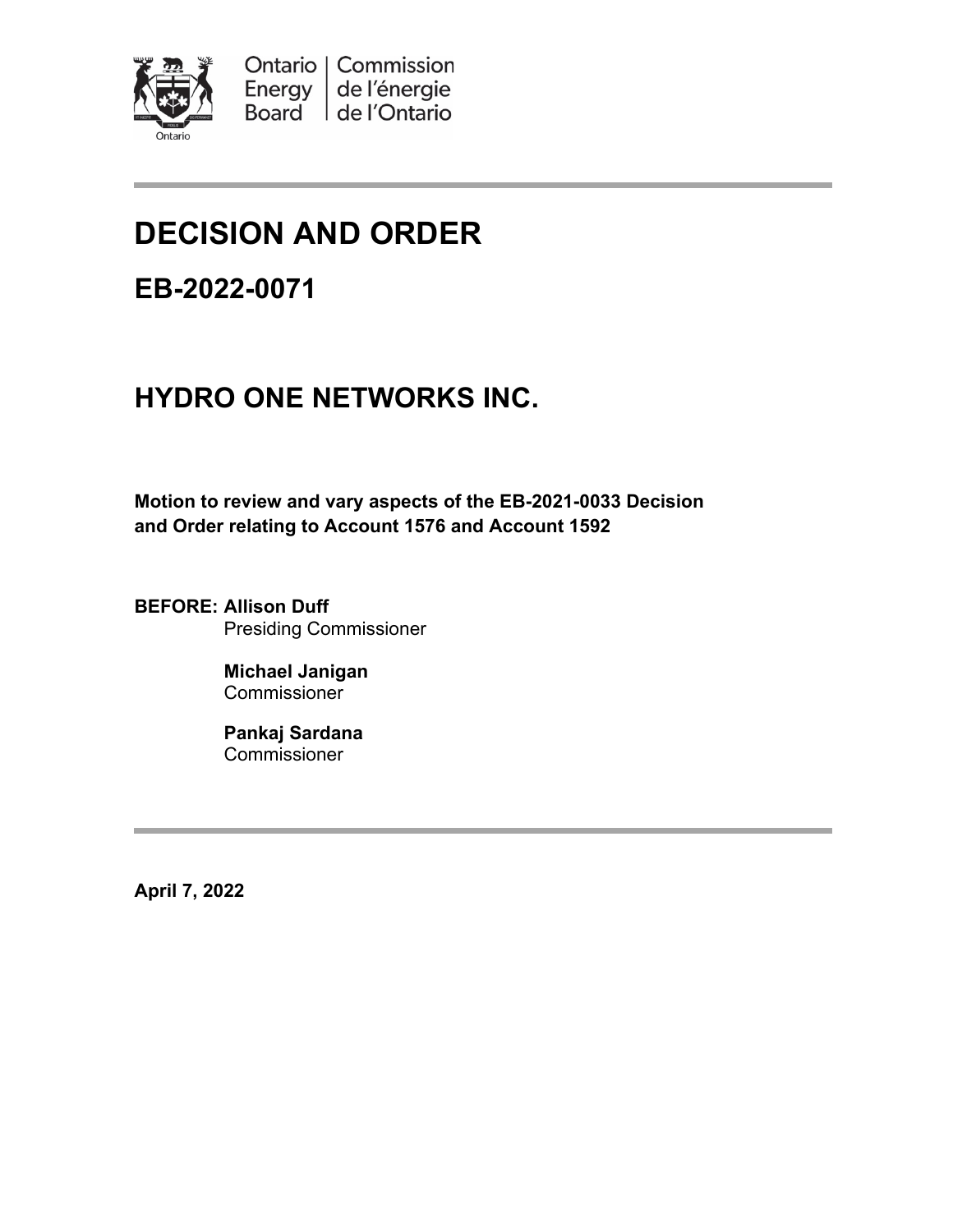

### **TABLE OF CONTENTS**

| $\overline{4}$         |  |
|------------------------|--|
| 3.1<br>3.2             |  |
| $3^{\circ}$            |  |
| $\overline{2}$         |  |
| $1 \quad \blacksquare$ |  |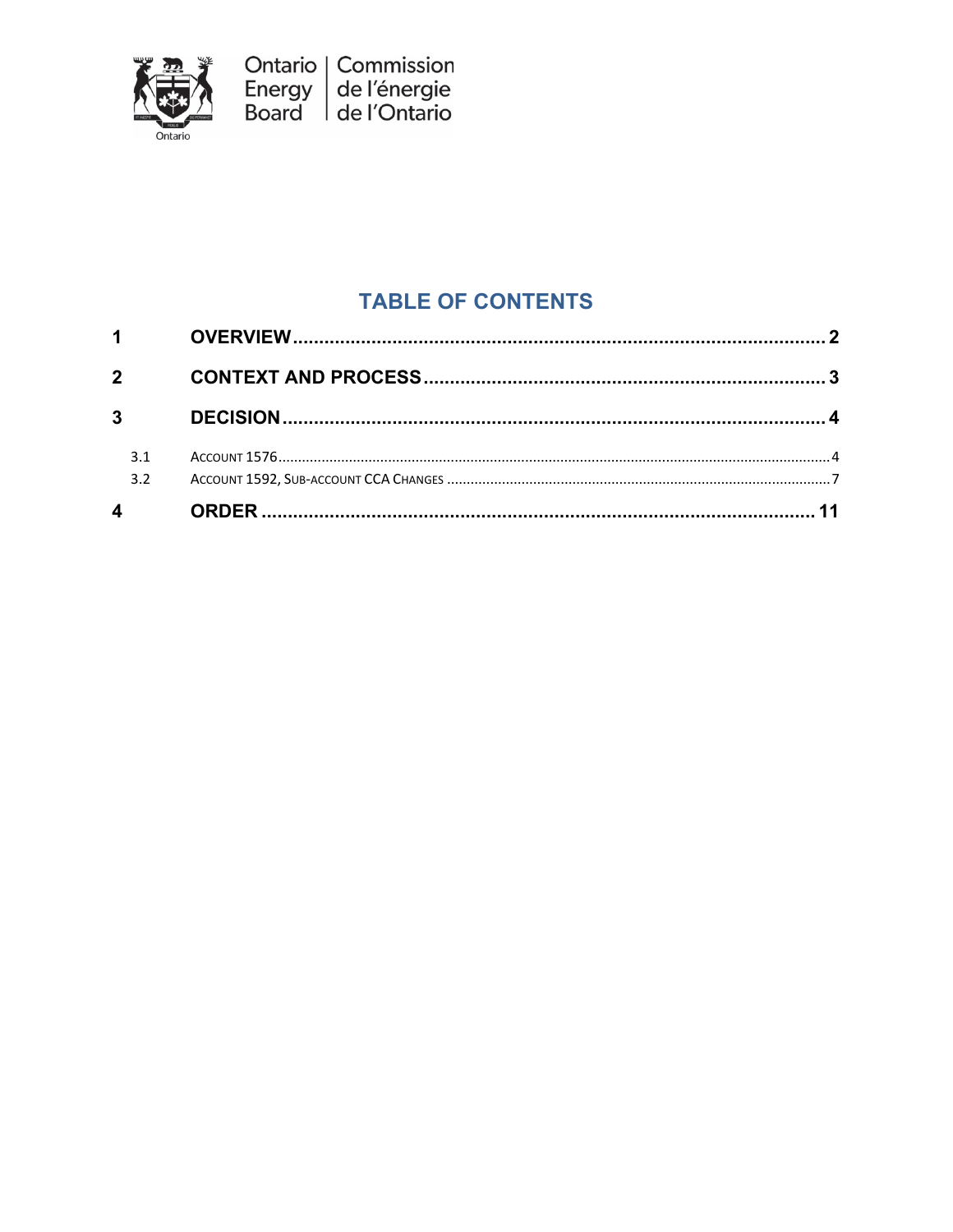# <span id="page-2-0"></span>**1 OVERVIEW**

The Ontario Energy Board (OEB) is deciding a Motion to Review and Vary (Motion) filed by Hydro One Networks Inc. (Hydro One). The Motion is for an order varying two discrete aspects of the OEB's Decision and Order (2022 Decision) that approved 2022 distribution rates for Hydro One's legacy service areas for the former Norfolk Power Distribution Inc. (Norfolk Power), the former Haldimand County Hydro Inc. (Haldimand County Hydro), and the former Woodstock Hydro Services Inc. (Woodstock Hydro) (together, the Acquired Utilities).[1](#page-2-1)

The two aspects of the Motion are the OEB's findings in relation to:

- i) Account 1576 CGAAP Accounting Changes for the former Woodstock Hydro for the 2016 to 2022 period
- ii) Account 1592 PILs and Tax Variance, Sub-account CCA Changes for all three of the Acquired Utilities

For the reasons set out in Section 3, the OEB grants Hydro One's Motion with respect to Account 1576 based on the original panel failing to provide adequate reasons for not accepting Hydro One's evidence in the 2022 Decision. Accordingly, Hydro One is not required to file any additional information with respect to Account 1576.

The OEB has determined that Hydro One's Motion with respect to Account 1592 fails. The OEB requires Hydro One to calculate balances in the 1592 sub-account by using the Actual Additions Method and file the balances in this proceeding, then dispose of the balances in Hydro One Networks Inc.'s 2023 Custom IR proceeding EB-2021-0110.

<span id="page-2-1"></span><sup>1</sup> EB-2021-0033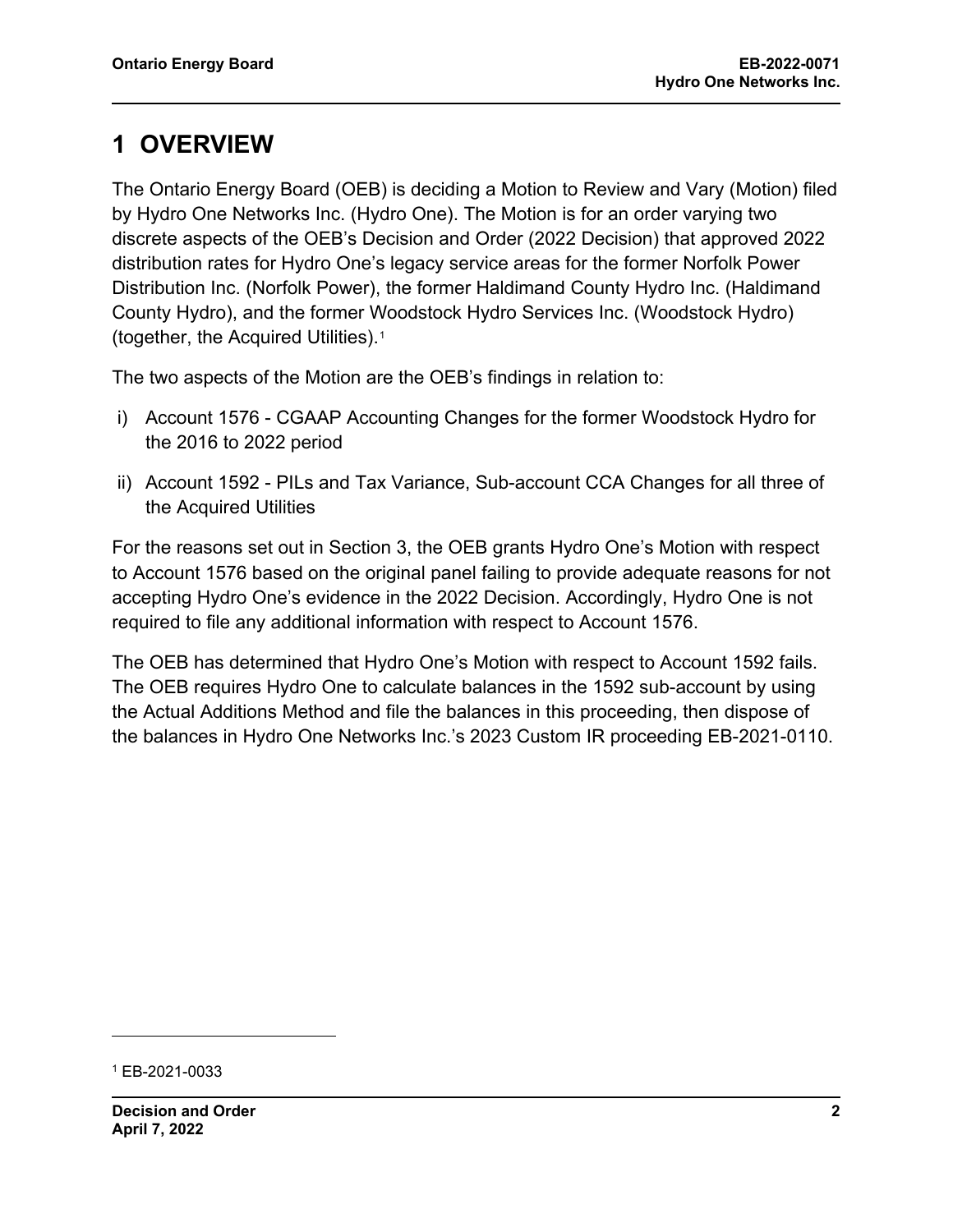### <span id="page-3-0"></span>**2 CONTEXT AND PROCESS**

On December 16, 2021, the OEB issued its 2022 Decision on Hydro One's rate application approving Hydro One's 2022 distribution rates for the Acquired Utilities. On January 7, 2022, Hydro One filed a Motion to review and vary the 2022 Decision pursuant to Rule 42 of the OEB's Rules of Practice and Procedure.

Included in Hydro One's Notice of Motion was a partial stay request. As the 2022 Decision directed Hydro One to file a draft rate order on January 13, 2022, an OEB decision on the partial stay, specific to Account 1576 and Account 1592, was urgently requested.

On January 12, 2022, the OEB issued Notice of Hearing, Procedural Order No. 1 and a Decision on Request for a Partial Stay (PO #1). In PO #1, the OEB stated that it was unable to conclude that the test for a partial stay had been met. However, as a matter of efficiency in setting rates for 2022, the OEB relieved Hydro One of the requirement to file updated balances for Account 1576 and Account 1592 with its draft rate order.

PO #1 also approved all the intervenors in Hydro One's 2022 IRM, the 2013-2014 rates proceedings for the Acquired Utilities, the 2018-2022 Hydro One rebasing proceeding, and the current Hydro One 2023-2027 rebasing proceeding as intervenors in this Motion.[2](#page-3-1) PO #1 set out a schedule for written submissions and stated that the OEB would not be seeking preliminary submissions on the "threshold" issue described in Rule 43 of the OEB's Rules of Practice and Procedure.

Hydro One filed an Argument in Chief following the issuance of PO #1. OEB staff and the School Energy Coalition (SEC) then filed written submissions, and Hydro One filed a reply submission.

<span id="page-3-1"></span><sup>2</sup> EB-2021-0033, EB-2013-0187, EB-2014-0244, EB-2014-0213, EB-2017-0049 and EB-2021-0110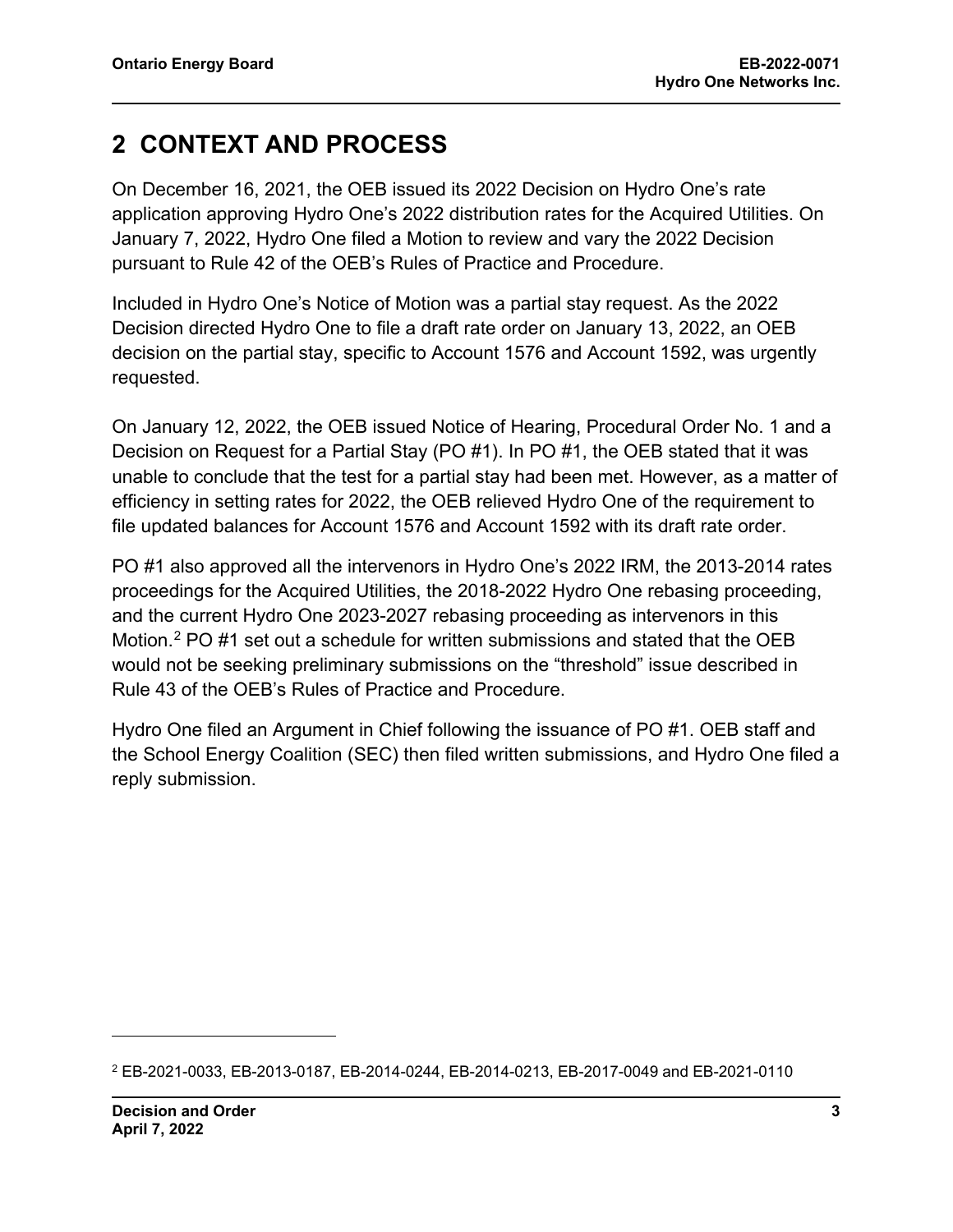# <span id="page-4-0"></span>**3 DECISION**

#### <span id="page-4-1"></span>**3.1 Account 1576**

#### **Background**

Account 1576 - Accounting Changes under CGAAP is a regulatory account that records the financial differences arising as a result of changes to accounting depreciation or capitalization policies. In Hydro One's 2022 rate application for the Acquired Utilities, Hydro One brought forth the balance in the former Woodstock Hydro's Account 1576 for disposition. Hydro One ceased recording transactions in the account in 2015, coinciding with the year prior to the former Woodstock Hydro's transition to US Generally Accepted Accounting Principles (US GAAP).

In the 2022 Decision, the OEB found that Hydro One should continue recording transactions in the former Woodstock Hydro's Account 1576 to the end of 2022, which coincides with the rebasing for the former Woodstock Hydro. The 2022 Decision directed Hydro One to quantify the Account 1576 balance for 2016 to the end of 2022 in the draft rate order process and dispose of this remaining balance specifically to legacy Woodstock Hydro customers as part of Hydro One's 2023 rebasing application.

Hydro One's Motion requested that this finding be overturned and be substituted with a finding that Hydro One does not need to record transactions in Account 1576 for the period from 2016 to the end of 2022, and therefore revoking the direction to quantify the balance over this period and to dispose of such balance in Hydro One's 2023 rebasing application.

#### **Positions of the Parties**

In its Argument in Chief, Hydro One argued that the OEB erred in its Account 1576 finding in two aspects. First, Hydro One argued that the OEB erred by interpreting the scope of Account 1576 as applying to the former Woodstock Hydro which at all relevant times used and was approved by the OEB to use US GAAP as its accounting standard (and not CGAAP or IFRS, to which Hydro One argued Account 1576 applies), and thereby amending and expanding the scope of Account 1576 and retrospectively applying that new scope to prior periods. Hydro One argued that this was contrary to the rule against retroactive ratemaking. Hydro One noted that the former Woodstock Hydro rebased in 2011 under Canadian Generally Accepted Accounting Principles (CGAAP),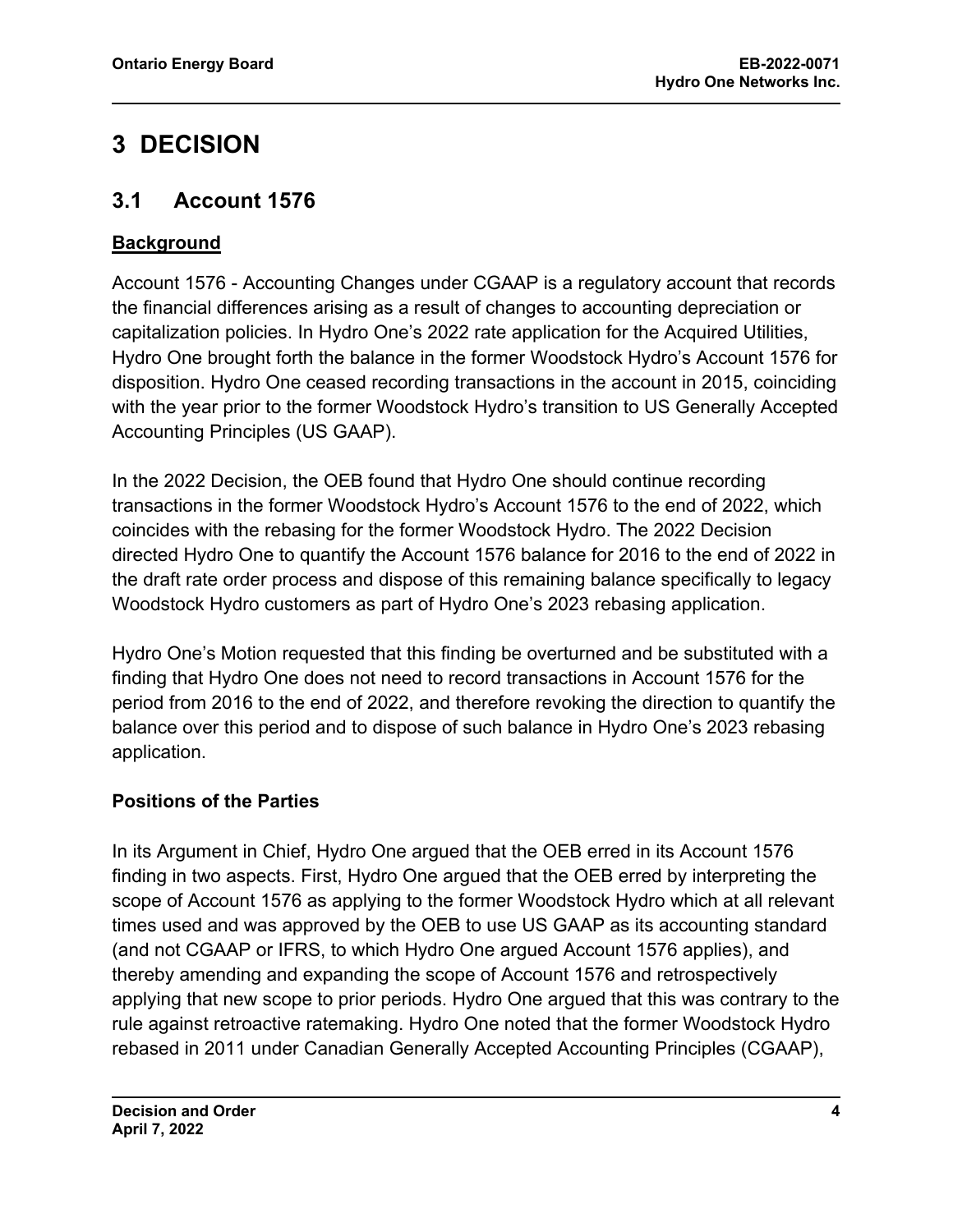transitioned to Modified International Financial Reporting Standards (MIFRS) in 2012, and then adopted US GAAP effective October 31, 2015, upon the close of Hydro One's acquisition of the former Woodstock Hydro. Hydro One argued that the purpose and scope of Account 1576 has been specific to distributors transitioning from CGAAP to MIFRS and, as a result, is not applicable to distributors that use US GAAP, especially during the period in question. Hydro One further indicated that the Account 1576 finding in the 2022 Decision amended the scope of Account 1576 from that which was previously approved by the OEB and required it to be applied retroactively.

The second aspect in which Hydro One argued that the OEB erred in its findings is that the OEB incorrectly assumed, contrary to the evidence, that there are relevant financial differences for 2016 to 2022 to be recorded in Account 1576. Hydro One stated that even if the scope of the Account 1576 required amounts to be recorded in the account in relation to differences between CGAAP and US GAAP, the result would be nil entries for each year on account of there being no material differences in property, plant and equipment (PP&E) between CGAAP and US GAAP.

In its submission, OEB staff referenced the OEB's June 13, 2011 *Addendum to Report of the Board: Implementing International Financial Reporting Standards in an Incentive Rate Mechanism Environment* (Addendum Report). OEB staff stated that the Addendum Report represents a clear indication by the OEB that the guidance provided in the Addendum Report (which includes the rationale for the subsequent creation of Account 1576) is meant to encompass changes not just resulting from CGAAP to IFRS, but also CGAAP to USGAAP. OEB staff argued that Hydro One therefore had knowledge as early as 2012 that Account 1576 could be used to record financial differences arising for a transition from CGAAP to USGAAP. OEB staff also noted that Hydro One has said that the switch to US GAAP has resulted in no material changes to depreciation rates for the former Woodstock Hydro. However, Hydro One did not appear to confirm that it has not changed its capitalization policies; and to the extent that capitalization policies have changed, these impacts should be recorded in Account 1576. OEB staff stated that to the extent there actually are no material balances to record in Account 1576 for the former Woodstock Hydro for the years 2016 to 2022, Hydro One could simply file those balances as directed by the OEB in the 2022 Decision.

SEC submitted that the purpose of Account 1576 was to ensure that if the accounting principles and rules built into rates were changed, and as a result at the next rebasing, rate base was higher or lower than it otherwise would have been, the rate base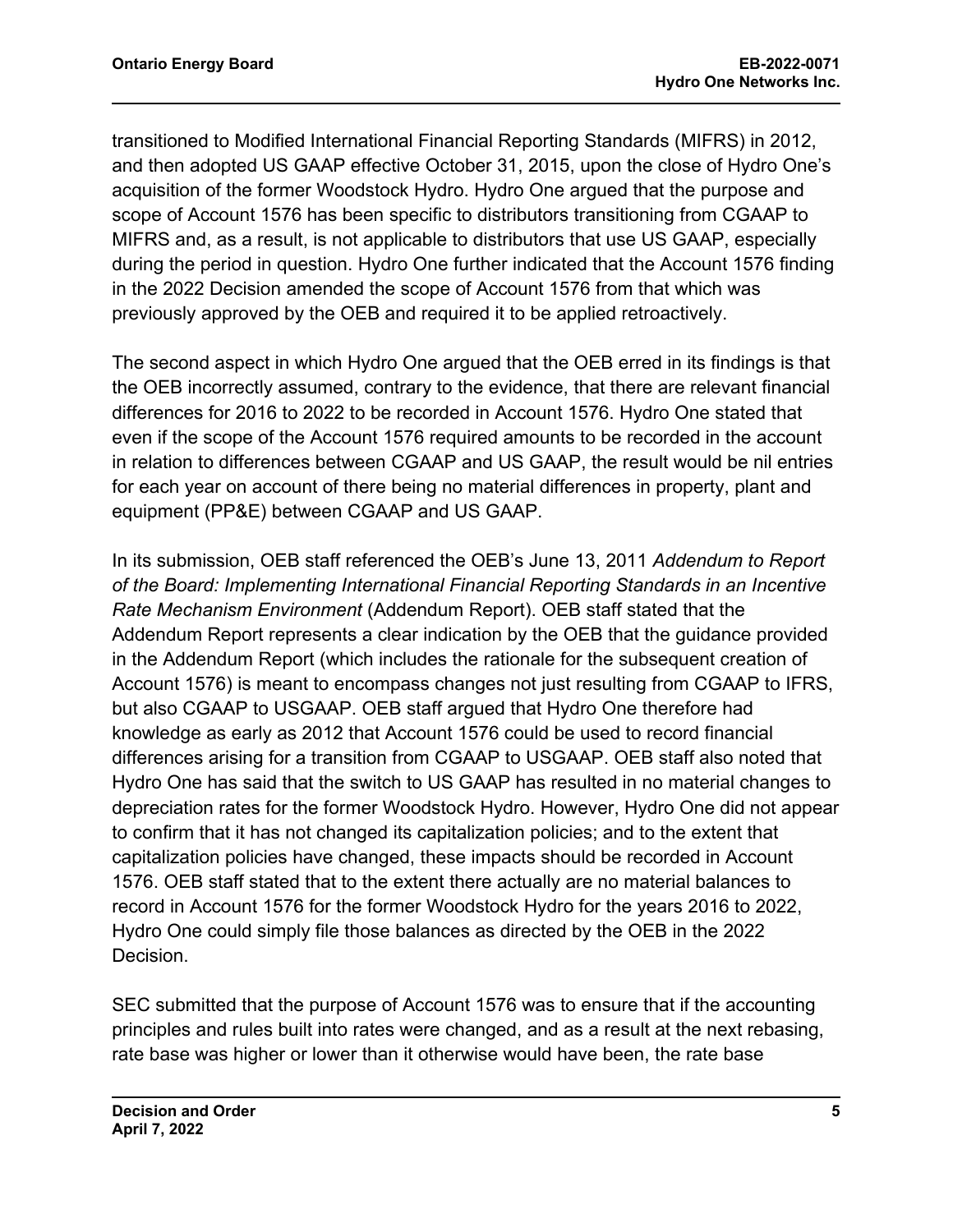differential would be recovered from, or refunded to customers. SEC stated that the 2022 Decision implements this purpose. SEC also noted that Hydro One did not reference the Addendum Report which established the PP&E deferral account, set out the principles on which it is based, and also stated that all aspects of the policy document will apply to utilities that shift to US GAAP. SEC submitted that there is no retroactivity. In addition, SEC questioned why Hydro One was pursuing this Motion if the entries in the former Woodstock Hydro's Account 1576 from 2016 to 2022 were nil. SEC further noted as an alternative to the usage of Account 1576, at Hydro One's rebasing, the OEB could determine the difference between CGAAP PP&E and actual PP&E, allow Hydro One to retain the higher rate base for ratemaking purposes, and refund the difference to customers as a rate rider.

In its reply submission, Hydro One argued that OEB staff and SEC's submissions relied upon out-of-context references in an Addendum Report issued over a year prior to Account 1576 being established and which concerned a different account, Account 1575 - IFRS-CGAAP Transitional PP&E Amounts, which is not relevant to this proceeding. Furthermore, Hydro One submitted that neither OEB staff nor SEC have pointed to anything in the OEB's July 17, 2012 letter that established Account 1576 or related guidance in the July 2012 Accounting Procedures Handbook Frequently Asked Questions that could reasonably have provided any parties with notice or knowledge that Account 1576 was ever intended to be used other than for utilities transitioning from CGAAP to MIFRS. Hydro One also reiterated that there were no material differences for 2016 to 2022 even if the scope of Account 1576 required amounts to be recorded in relation to differences between CGAAP and USGAAP. Hydro One noted that it did not file the nil balances as directed by the OEB instead of filing this Motion for two reasons. The first being that as the account is not applicable for 2016 to 2022, there is no obligation on Hydro One to report balances even if nil, and it would be improper for Hydro One to do so. The second being that Hydro One was concerned that even if it did report nil balances, this would not have been accepted because the 2022 Decision strongly implied that the OEB expected there to be a material balance in the account for the 2016 to 2022 period.

#### **Findings**

The Motion respecting Account 1576 is granted on the basis that the 2022 Decision failed to provide adequate reasons for not accepting Hydro One's evidence to support its directive for Account 1576. The OEB incorrectly understood that there were relevant financial differences to be recorded from 2016 to 2022.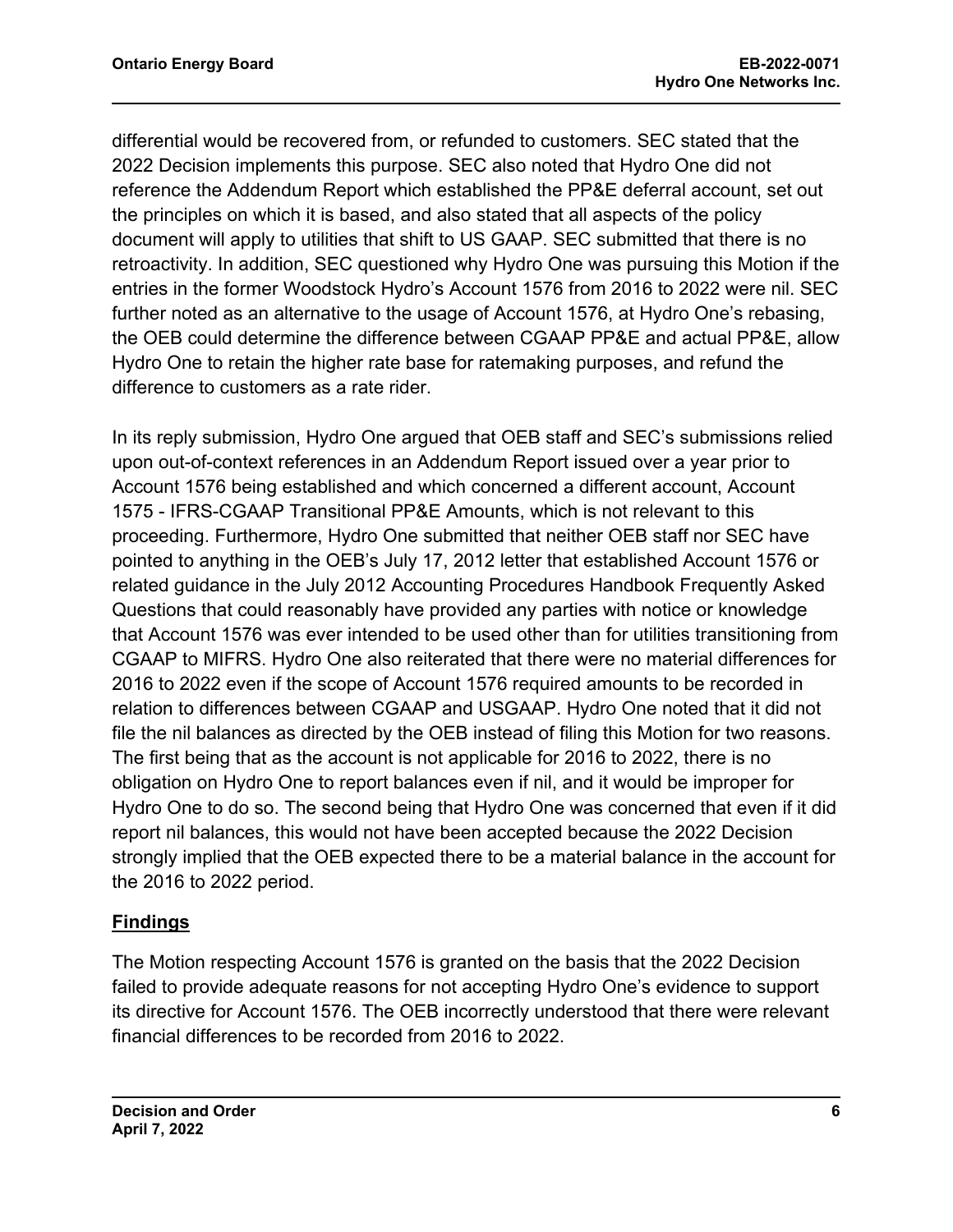In this proceeding, Hydro One reiterated that there were no material differences for 2016 to 2022 between CGAAP and USGAAP. As a result, the OEB does not find it necessary to determine the appropriate treatment of non-existent amounts by requiring Hydro One to record nil entries as that would amount to an exercise without practical application.

### <span id="page-7-0"></span>**3.2 Account 1592, Sub-account CCA Changes**

#### **Background**

Account 1592 - PILs and Tax Variances, Sub-account CCA Changes is a regulatory account that records the impact of any differences that result from changes to the capital cost allowance (CCA) rules that were used to determine the tax amount that underpins rates. In Hydro One's 2022 rate application for the Acquired Utilities, Hydro One stated that there were no balances in the 1592 sub-account for each of the Acquired Utilities.

In the 2022 Decision, the OEB stated that there should be 1592 sub-account balances for each of the Acquired Utilities irrespective of whether rates were frozen for five years. The Accelerated Investment Incentive Program changed the CCA rules such that, absent recording these balances in Account 1592, for each year from 2018 until base rates are reset Hydro One would realize a windfall gain, as it would be claiming CCA under accelerated rules. The OEB directed Hydro One to calculate balances, including a forecast to the end of 2022, in the 1592 sub-account. The OEB stated that the balances in the sub-accounts should equal 100% of the revenue requirement impact of the CCA difference on actual (and forecast, as applicable) annual capital additions between i) the CCA calculated using the prior CCA rules underpinning rates, and ii) the CCA calculated using the accelerated CCA rules applicable to each year of the period.

The Motion initially asked that this provision of the 2022 Decision be vacated and a finding substituted for each of the Acquired Utilities that provided that there are no balances in the sub-account, thereby revoking the direction to calculate balances for the 2018 to 2022 period. Hydro One subsequently revised its Motion request by agreeing to provide entries to the 1592 sub account based on the "Approved Additions Method".

#### **Positions of the Parties**

In its Argument in Chief, Hydro One argued that the OEB erred in its 1592 sub-account finding by: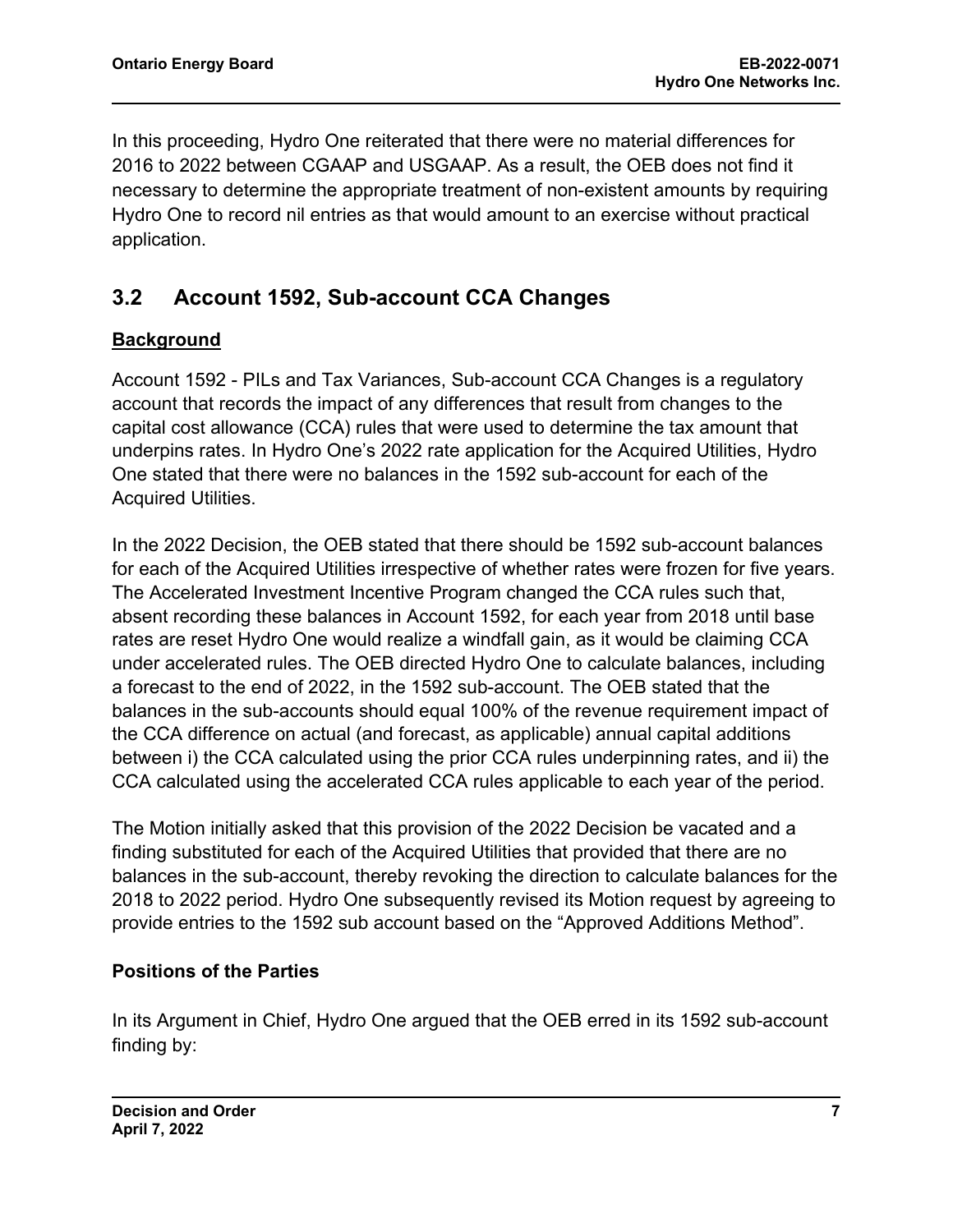- i) misapplying the concept of rate base additions and incorrectly finding that there were "additions embedded in the acquired utilities" from 2018 onward, upon which Hydro One realizes "windfall gains"
- ii) incorrectly applying the long-established ratemaking principle that benefits follow costs by finding that tax benefits from accelerated depreciation on assets in-service during the 2018-2022 period, but not added to the respective rate bases underpinning the Acquired Utilities' rates, should be for the benefit of ratepayers despite the fact that ratepayers had not borne any of the costs of the in-serviced assets in their rates
- iii) requiring Hydro One to use a method for calculating balances for 2018 to 2022 that is not consistent with the approved terms of Account 1592

In Hydro One's reply submission, Hydro One indicated that it was no longer pursuing the first two elements of the Motion, relating to the 1592 sub-account, noted above. It is still pursuing the Motion with respect to the method that it was directed to use for calculating balances in the 1592 sub-account for the 2018 to 2022 period. The issue that is still before the OEB on this Motion, therefore, is not whether amounts should be recorded in the 1592 sub-account, but the methodology for calculating those amounts.

With regard to the calculation of the balances in the 1592 sub-account, in its Argument in Chief, Hydro One noted that Account 1592 is used to record the impact of differences that result from legislative or regulatory changes to tax rates or rules that are assumed in the tax model that is used to determine the tax amount that underpins rates. Hydro One submitted that basing the calculation of the 1592 sub-account balance on actual additions as specified in the 2022 Decision is not appropriate because this would have the effect of capturing more variables than just the tax impact arising from the tax rule change. Specifically, using actual additions would result in the calculations also capturing tax variances arising from differences in fixed asset additions between the assets that are in rate base and which underpin rates, and assets that are in-service, but have not been added to rate base and therefore, do not underpin rates.

OEB staff submitted that the methodology of calculating the 1592 sub-account, as specified in the 2022 Decision, is one of the appropriate methods of calculating the balance in the sub-account. For 1592 sub-account balances that have been disposed to date, OEB staff submitted that the balances have been calculated using either an approved capital additions amount embedded in the distributors' last rebasing rate applications (Approved Additions Method) or an actual capital additions amount (Actual Additions Method). OEB staff explained that the Approved Additions Method determines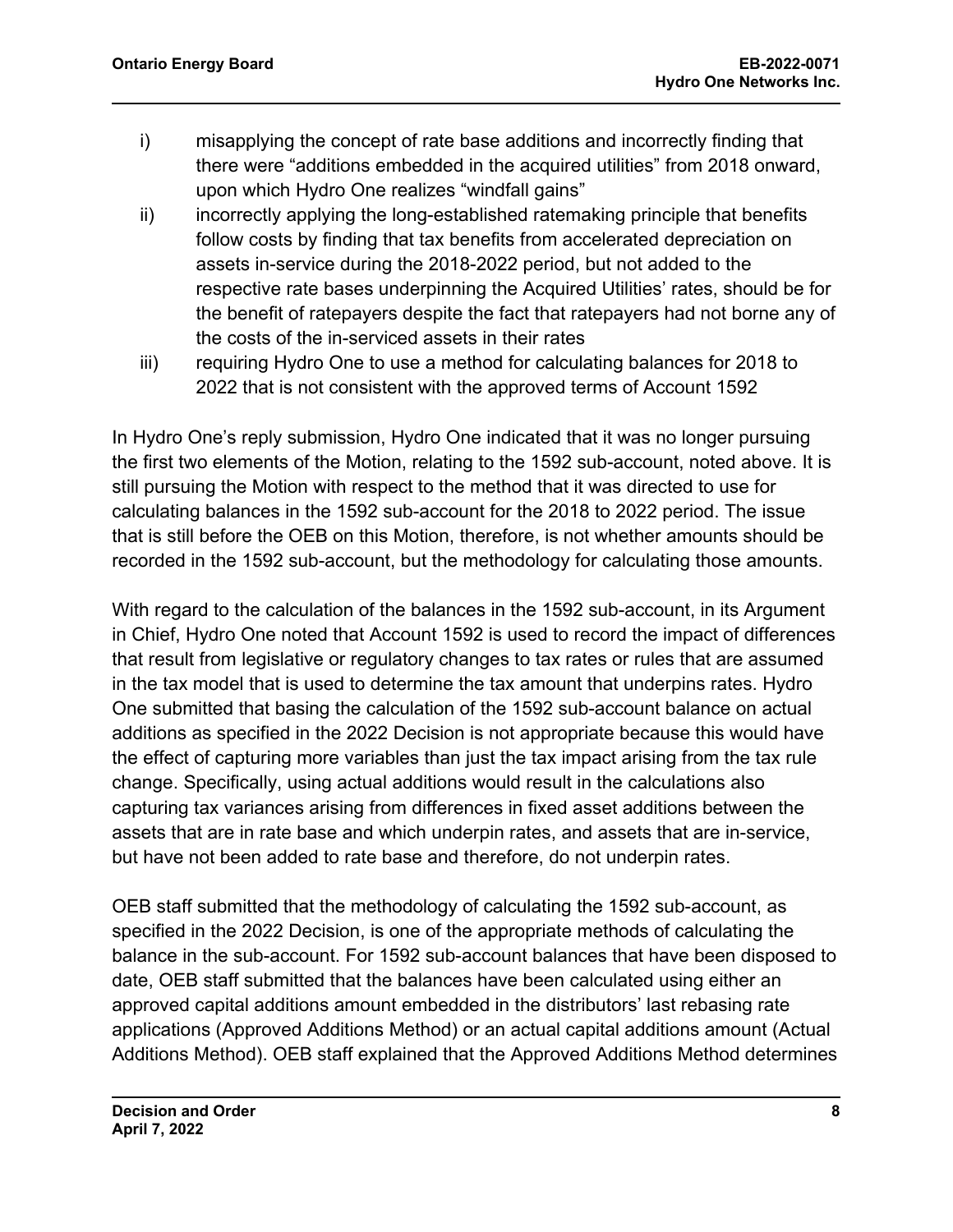rates (based on the approved forecasted additions) that a utility should have charged, had the utility reflected the accelerated CCA rules instead of the prior CCA rules in the test year of its last rebasing application. On the other hand, OEB staff submitted that the Actual Additions Method recognizes the future costs to ratepayers (in the form of lower CCA deductions available at rebasing) and returning the actual benefit a utility realized from accelerated CCA through the 1592 sub-account. OEB staff further noted that the Actual Additions Method is akin to the mechanism for Account 1576. SEC's submission on the 1592 sub-account did not discuss the methodology to calculate the 1592 subaccount balance.

In Hydro One's reply submission, Hydro One argued that the parameters established by the OEB for Account 1592, and the 1592 sub-account, are clearly and expressly focused on the impact of the CCA rule change to existing rates, which would be consistent with the Approved Additions Method. Hydro One further argued that the Actual Additions Method would not be aligned with the parameters established by the OEB for the sub-account. Hydro One stated that the Approved Additions Method would result in a \$1.6 million to be returned to ratepayers; higher than the \$1.2 million to be returned to ratepayers if the Actual Additions Method was used.

#### **Findings**

The Motion is denied. The OEB finds that the 2022 Decision was consistent with terms approved for Account 1592 entries<sup>[3](#page-9-0)</sup> and prior OEB decisions in other proceedings<sup>[4](#page-9-1)</sup>. The OEB directs Hydro One to provide 1592 sub-account entries based on the Actual Additions Method.

The OEB disagrees with Hydro One and OEB staff's submission that there is a precedent for an Approved Additions Method for Account 1592 entries that would apply to Hydro One during the 2018-2022 period. OEB staff's submission cited only the Waterloo North Hydro Inc. EB-2020-0059 proceeding as the basis for the Approved Additions Method. The OEB does not find this cost of service proceeding, with approved additions for one test year, is an authoritative precedent for Hydro One's 2022 rates proceeding.

<span id="page-9-1"></span><span id="page-9-0"></span><sup>3</sup> Article 220 pp.38-39 of the Accounting Procedures Handbook, effective January 1, 2012 <sup>4</sup> Enbridge Gas Inc. (EB-2020-0134), Canadian Niagara Power Inc. (EB-2021-0011), Brantford Power (EB-2021-0009), Burlington Hydro Inc. (EB-2020-0007)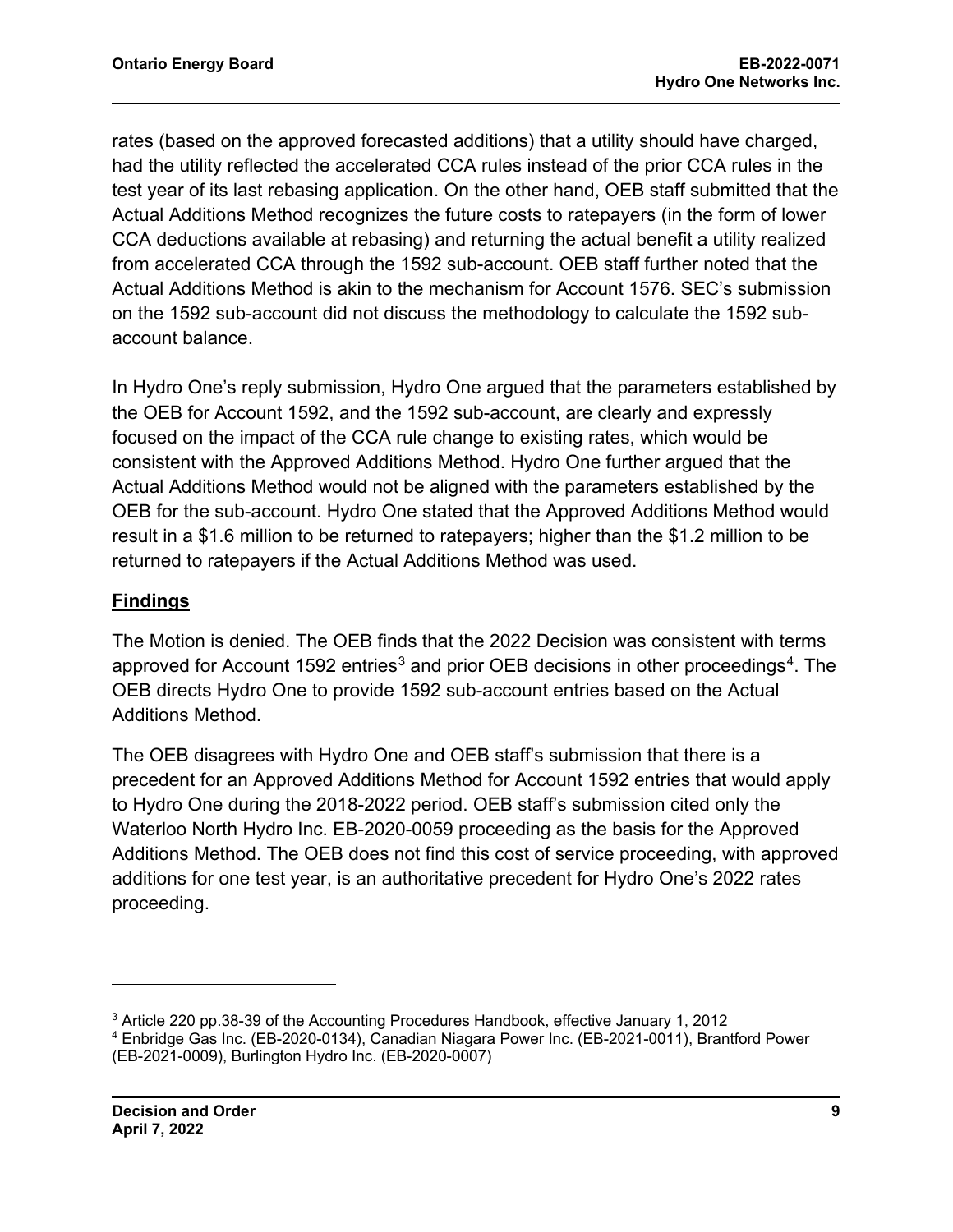Hydro One applied to set rates for the legacy service areas for the Acquired Utilities. The last cost of service proceeding for the former Woodstock Hydro, for example, was 2011. The entries in question for Account 1592 relate to 2018-2022. The OEB cannot find "approved additions" beyond 2012 that exist for Woodstock Hydro, on which to base 2018-2022 entries.

In contrast, as a utility's actual capital additions are known and its corporate taxes are paid, the basis for recording annual entries to Account 1592 are evident and applicable beyond a utility's test year. Consequently, the OEB finds that Hydro One must calculate the balances in the 1592 sub-account from 2018-2022 by using the Actual Additions Method as per the 2022 Decision.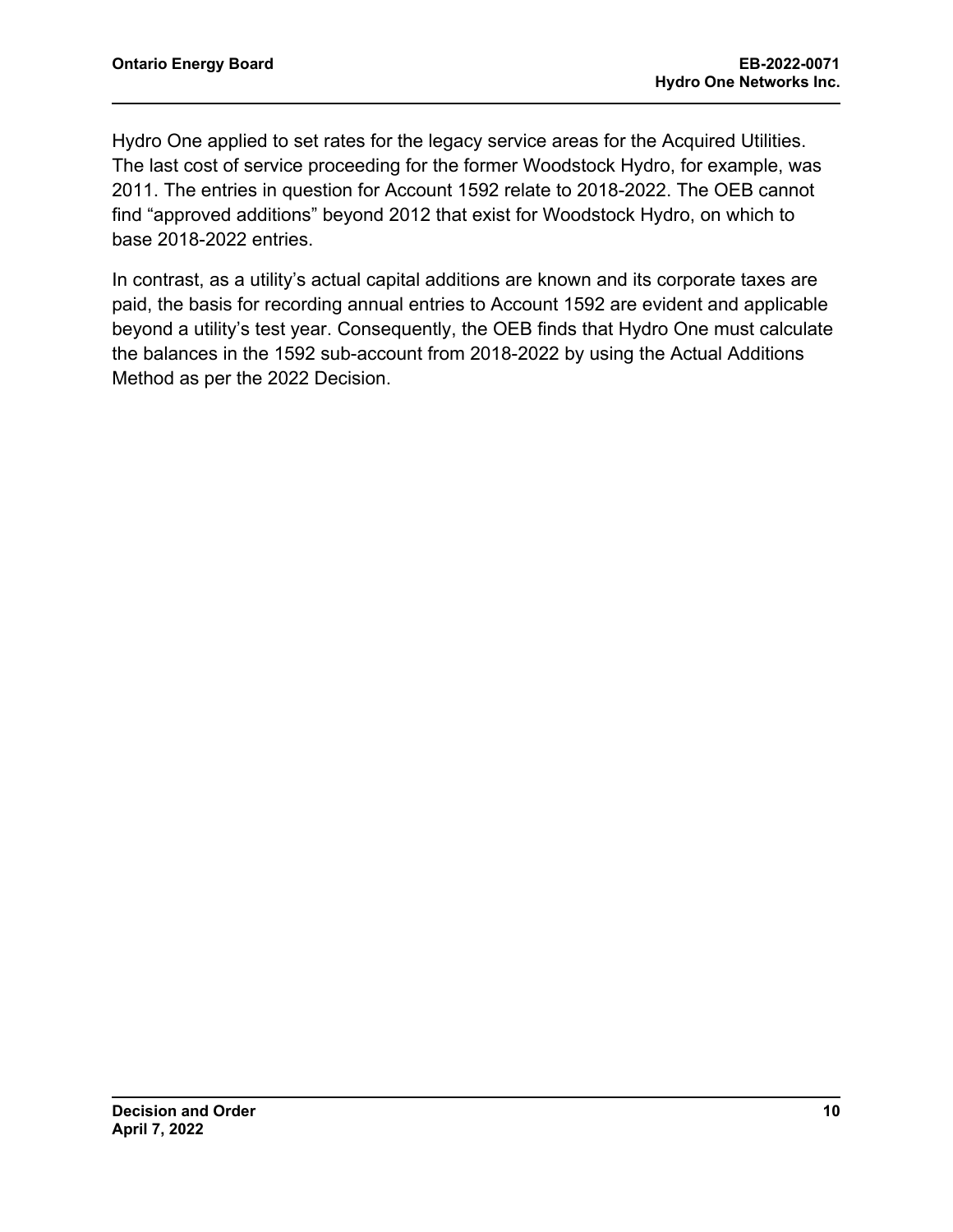# <span id="page-11-0"></span>**4 ORDER**

#### **THE ONTARIO ENERGY BOARD ORDERS THAT:**

- 1. Hydro One's motion to review and vary the OEB's Decision and Order in the EB-2022-0033 proceeding is granted with respect to Account 1576, and denied with respect to Account 1592.
- 2. Hydro One Networks Inc. shall file with the OEB and forward to intervenors the updated Account 1592, Sub-account CCA Changes sub-account balances with supporting calculations for each of the Acquired Utilities, no later than **April 21, 2022**. The balance in the sub-accounts will be disposed in Hydro One Networks Inc.'s 2023 Custom IR proceeding EB-2021-0110.
- 3. Should intervenor(s) and/or OEB staff wish to comment on the sub-accounts' balances, they must do so by filing a submission with the OEB and copying Hydro One Networks Inc. no later than **April 28, 2022**.
- 4. If Hydro One Networks Inc. wishes to reply to any submissions received, it must do so no later than **May 5, 2022**.
- 5. Intervenor(s) shall file with the OEB and forward to Hydro One Networks Inc. its cost claims no later than **May 12, 2022**.
- 6. Hydro One Networks Inc. shall file with the OEB and forward to intervenor(s) any objections to the claimed costs of intervenor(s) by **May 19, 2022**.
- 7. Intervenor(s) shall file with the OEB and forward Hydro One Networks Inc. any responses to any objections to their respective cost claims by **May 26, 2022**.
- 8. Hydro One Networks Inc. shall pay the OEB's costs of and incidental to, this motion immediately upon receipt of the OEB's invoice.

Parties are responsible for ensuring that any documents they file with the OEB, such as applicant and intervenor evidence, interrogatories and responses to interrogatories or any other type of document, **do not include personal information** (as that phrase is defined in the *Freedom of Information and Protection of Privacy Act*), unless filed in accordance with rule 9A of the OEB's [Rules of Practice and Procedure.](https://www.oeb.ca/industry/rules-codes-and-requirements/rules-practice-procedure)